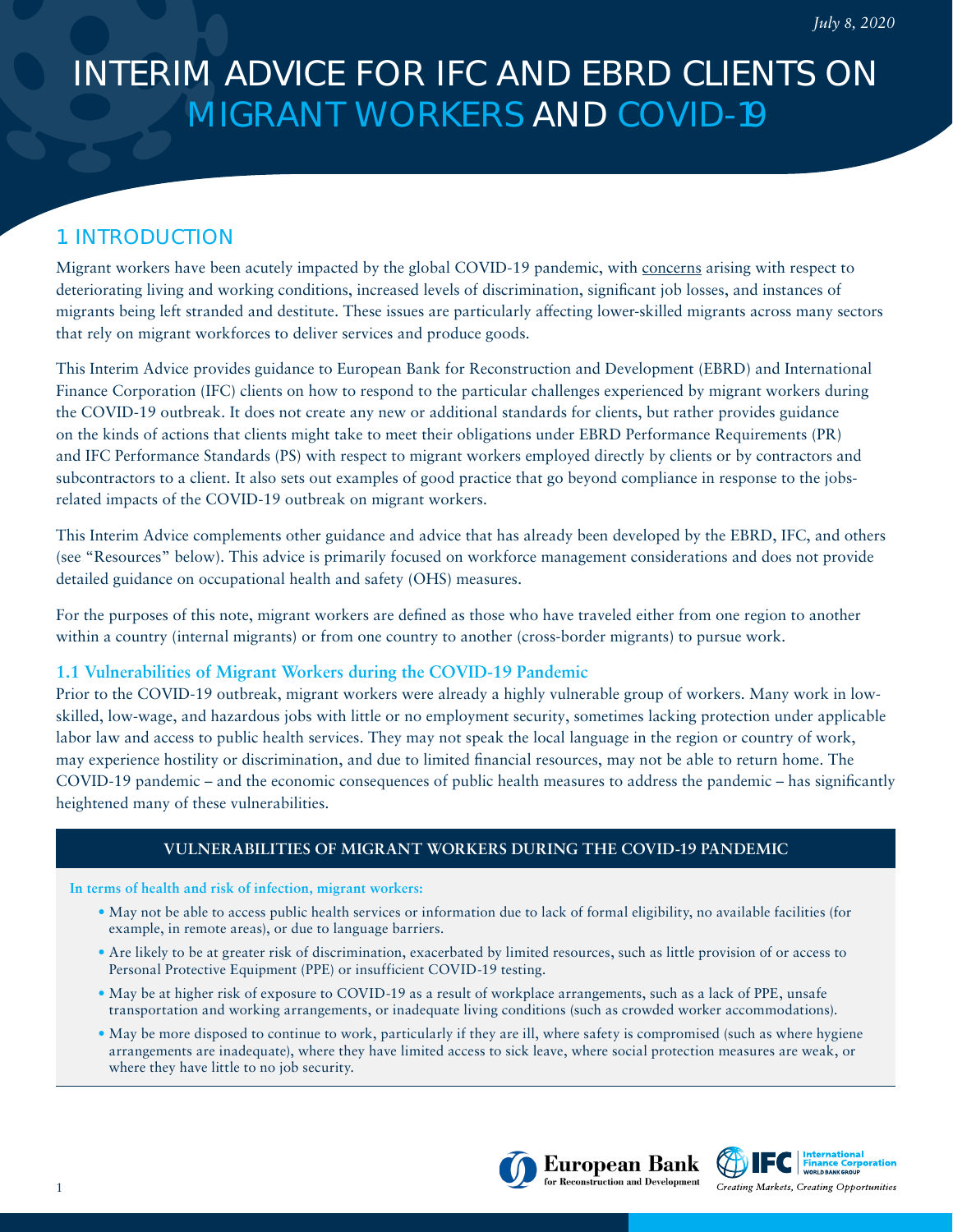**In terms of job protection, migrant workers:**

- Are more likely to be working in labor-intensive sectors or jobs that are vulnerable to the economic downturn and that experience subsequent job losses or reductions of work hours.
- Are likely to be employed in more precarious or informal arrangements, affording fewer protections, and likely to be the first to be impacted by job losses as a result of COVID-19.
- May be formally excluded from elements of protection afforded under labor law, particularly in the agricultural sector.
- May be in an irregular/undocumented migration situation and therefore not able or disposed to exercise legal rights.
- Are unlikely to be represented by trade unions.
- In the case of female migrant workers, may have increased exposure to gender-based violence and harassment (GBVH). (See "Migrant Workers and Gender" section below.)

**In terms of dependency on employers and lack of security, migrant workers:**

- May be engaged or employed through a third party and may be in debt to this third party, increasing their risk of being subject to forced labor.
- Are unlikely to be contributing to or covered by national social security in the country of work and may not have access to noncontributory social assistance in the event of job loss or reduced income.
- Are likely to have few resources, savings, or means of support from family to act as a "buffer" to adverse conditions, and are less likely to have access to employer provision of accommodations, food, or transport.
- May have an employment status or right to work which is tied to a single employer and therefore have limited ability to transfer to alternative employment.
- May find themselves stranded at their place of work and not able to travel home due to travel restrictions, or may be required to pay excessive agents' fees or expensive transportation costs to travel home, potentially leading to debt.
- Are likely to be faced with pressures of increased family reliance on their remittances at the same time that they are facing growing economic insecurity, heightened vulnerabilities to exploitation, and forced labor risks during both recruitment and employment.

#### **1.2 Client Requirements**

EBRD and IFC environmental and social standards include a specific requirement under PR1/PS1 that a client identify vulnerable individuals and groups that may be affected by the project and implement measures to prevent adverse impacts from disproportionately affecting these vulnerable groups. In many contexts – including that of the COVID-19 pandemic – migrant workers are likely to be identified as a vulnerable group.

In addition, EBRD and IFC standards include specific requirements related to labor and working conditions of direct and contractor/non-employee workers (PR2 and PS2). Clients are required to protect their workers in accordance with the applicable requirements of these standards and to ensure migrant workers are engaged under "substantially equivalent terms and conditions to non-migrant workers carrying out the same work."1 Considering the challenges experienced by migrant workers during the COVID-19 crisis, PR2 and PS2 requirements on nondiscrimination, retrenchment, worker accommodations, and grievance mechanisms are particularly relevant.

In regard to migrant workers engaged through third parties (including contractor and subcontractor workers), clients are also required to meet the standards set out in PR2 and PS2, with the exception of the provisions on retrenchment.

In many cases, migrant workers are likely to be engaged on client projects through third parties. Any client initiatives that seek to avoid job losses and maintain income for migrant workers engaged through third parties will necessarily involve dialogue and coordination with contractors and subcontractors (along with lenders and public authorities). Because of the unprecedented circumstances of the COVID-19 pandemic, the demands on all parties to work together to address the issues faced by the most vulnerable are particularly significant at this time.

<sup>&</sup>lt;sup>1</sup> See Paragraph 18 of EBRD PR2 and Paragraph 11 of IFC PS2. This means that migrant workers' working conditions and terms of employment should be the same or substantially equivalent to those of nonmigrant workers performing the same type of work, including terms related to remuneration, overtime, hours of work, weekly rest, holidays with pay, safety, health, termination of the employment relationship, and any other conditions of work which, according to national law and practice, are covered by these terms. Other terms of employment include minimum age of employment and restriction on work. This refers both to migrant workers engaged directly and those engaged through a third party.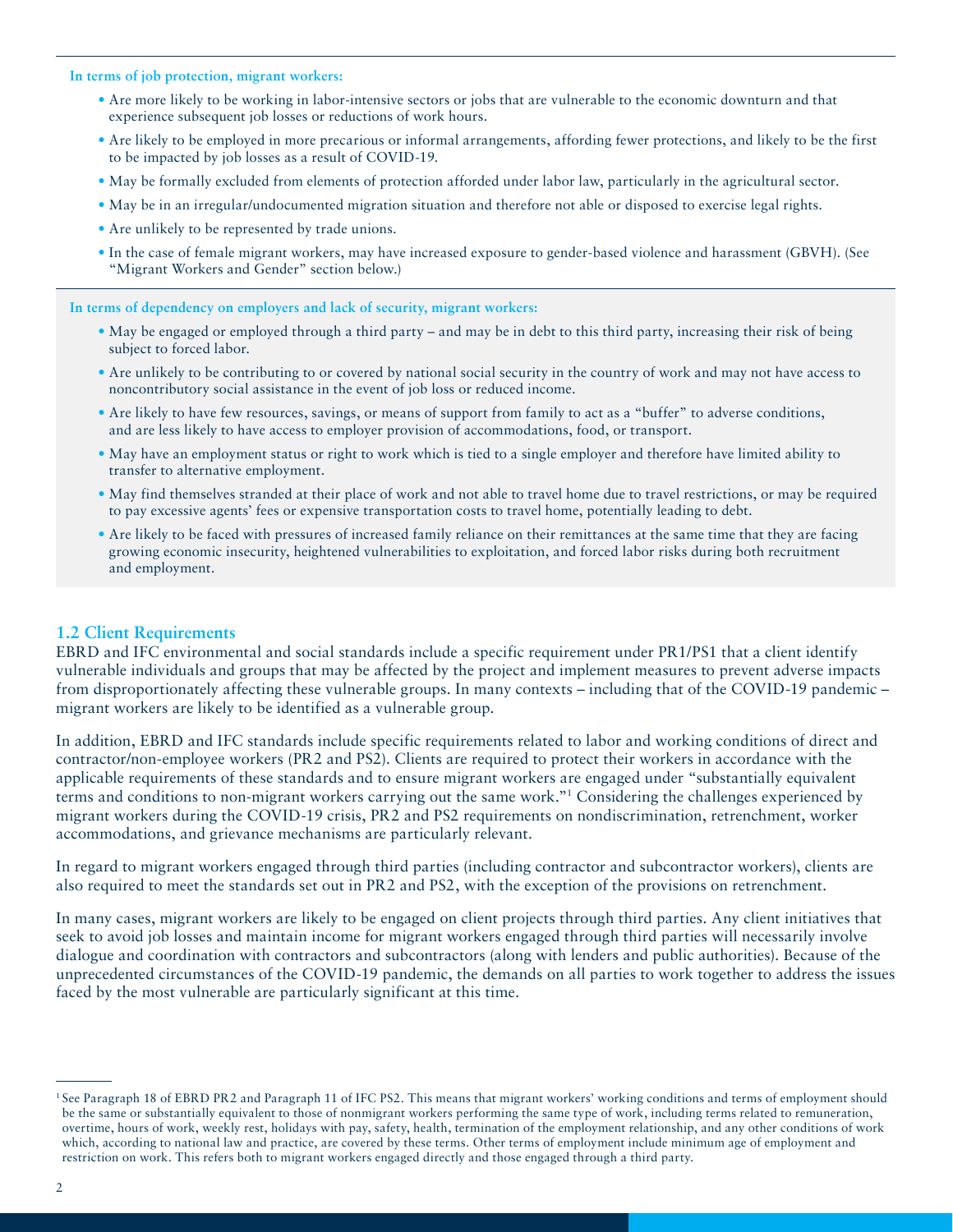# 2. RESPONDING TO RISKS

This section provides EBRD and IFC clients with examples of how employers may respond to particular risks experienced by migrant workers during the COVID-19 pandemic. It covers actions employers can consider across three common scenarios:

- **1. Migrant workers staying in their employment and continuing work:** Migrant workers remain in employment, and continue to perform work, despite the COVID-19 pandemic and national or international restrictions and lockdown measures.
- **2. Migrant workers in sectors vulnerable to economic downturn:** Many migrant workers are concentrated in low-wage jobs in sectors at risk of sharp economic downturn as a result of widespread lockdowns in response to the COVID-19 outbreak. These workers are at risk of not having their contracts renewed or being retrenched without the financial or practical means of returning home.
- **3. Recruitment of migrant workers:** Restrictions imposed on a worksite have relaxed and/or there is increased demand from customers, resulting in a need to employ migrant workers.

It also includes the key principles that employers should consider when thinking about how to respond to migrant workers' challenges during the COVID-19 pandemic, along with specific actions to consider regarding female migrant workers, and migrant workers in a company's supply chain.2

# **2.1 Key Principles**

When considering how to respond to the challenges experienced by migrant workers (either employed directly or through third parties), clients may consider applying the following overarching principles for addressing adverse impacts on all workers, regardless of origin.



# **2.2 Scenarios**

Across all scenarios, there are a wide range of responses that employers can potentially deploy to address adverse impacts on migrant workers within their direct workforce and the workforce of third parties used on their sites, operations, and projects. The tables below set out potential responses of employers to the risks migrant workers may be exposed to in three different scenarios. Any response should be tailored to the individual circumstances of the client and its workforce, and be carried out in line with applicable national and local law and EBRD PR2/IFC PS2.

### Scenario 1: Migrant Workers Stay in Employment with Continued Work

Scenario: Migrant workers remain in employment, continuing to perform work, despite COVID-19 pandemic and national or international restrictions of movement and lockdown measures.

<sup>2</sup> Supply Chain as defined in EBRD PR2 and IFC PS2.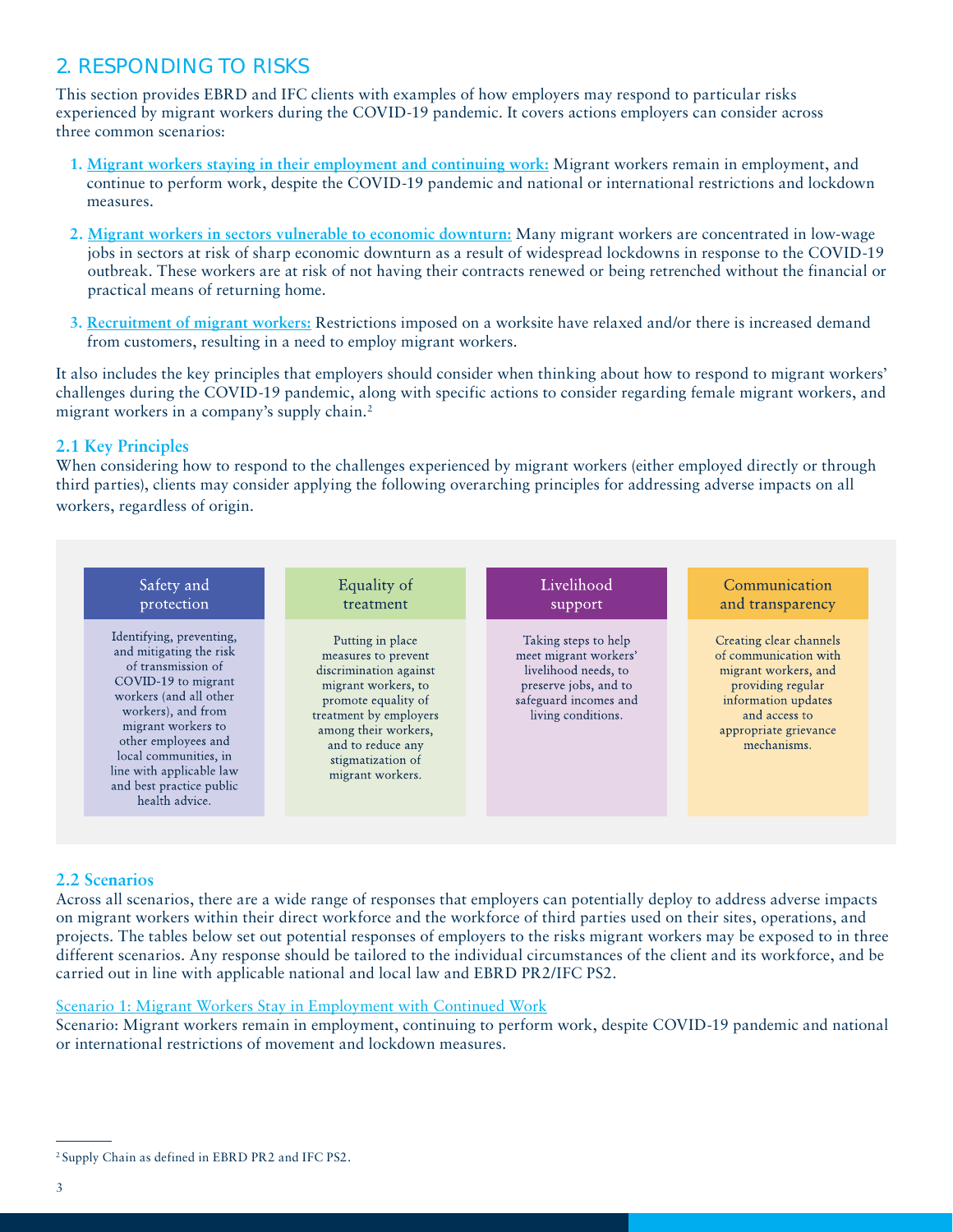Migrant workers may be at greater risk of tran or in inad the workplace, cramped transport and of a coro

### **MIGRANT WORKER RISKS POTENTIAL RESPONSES OF EMPLOYERS**

Undertake a risk assessment to identify high-risk worker populations, high-risk activities,

| risk of exposure at work, during<br>transport to and from work,<br>or in accommodations (due to<br>inadequate social distancing in<br>the workplace, cramped transport<br>and accommodations, and a lack<br>of access to medical support,<br>coronavirus testing, or PPE). | and potential transmission points (For more information, see a detailed risk assessment<br>checklist developed by the EBRD and Interim Advice for IFC Clients on Preventing and<br>Managing Health Risks of COVID-19 in the Workplace.)                                                                                                                                                                                                                                                                                                                                                                                                                                   |
|----------------------------------------------------------------------------------------------------------------------------------------------------------------------------------------------------------------------------------------------------------------------------|---------------------------------------------------------------------------------------------------------------------------------------------------------------------------------------------------------------------------------------------------------------------------------------------------------------------------------------------------------------------------------------------------------------------------------------------------------------------------------------------------------------------------------------------------------------------------------------------------------------------------------------------------------------------------|
|                                                                                                                                                                                                                                                                            | Develop a COVID-19 emergency preparedness and response plan or update existing<br>emergency response plans to address COVID-19-related risks (see specific Interim Advice<br>for IFC Clients on Developing a COVID-19 Emergency Preparedness and Response Plan<br>for more details).                                                                                                                                                                                                                                                                                                                                                                                      |
|                                                                                                                                                                                                                                                                            | Review shift practices and make adjustments to risks of contact on the work site and<br>in transport and accommodation facilities. Check that any high-risk workers are kept<br>separate from the wider workforce and from local communities. Consider removing high-<br>risk workers from work for the duration of the outbreak while still paying their salary.                                                                                                                                                                                                                                                                                                         |
|                                                                                                                                                                                                                                                                            | Adapt accommodation facilities and transport services to respect social distancing<br>requirements. (See also additional advice on reorganizing worker accommodation to<br>manage COVID-19 risks.)                                                                                                                                                                                                                                                                                                                                                                                                                                                                        |
|                                                                                                                                                                                                                                                                            | Regularly monitor health conditions of workers. Consider screening worker temperatures<br>on entry to the workplace and at accommodation sites on a regular basis.                                                                                                                                                                                                                                                                                                                                                                                                                                                                                                        |
|                                                                                                                                                                                                                                                                            | Provide adequate PPE, based on level of exposure, and sanitation facilities to<br>workers in the workplace and accommodation sites on a daily basis or as required<br>by health authorities.                                                                                                                                                                                                                                                                                                                                                                                                                                                                              |
|                                                                                                                                                                                                                                                                            | Clearly signpost required distancing in workplaces and at accommodation sites with<br>demarcated floor markings and other signage appropriate to the context.                                                                                                                                                                                                                                                                                                                                                                                                                                                                                                             |
|                                                                                                                                                                                                                                                                            | Provide workers who exhibit symptoms of COVID-19 or infection with access to required<br>medical support. During the quarantine period, provide paid sick leave as per national<br>labor regulations or collective bargaining agreements. Work with local authorities and<br>public health units where necessary.                                                                                                                                                                                                                                                                                                                                                         |
|                                                                                                                                                                                                                                                                            | Where applicable, set up on-site medical facilities and equip them for responses to any<br>cases or outbreaks among the workforce, including providing isolation facilities. Liaise<br>closely with public health authorities.                                                                                                                                                                                                                                                                                                                                                                                                                                            |
|                                                                                                                                                                                                                                                                            | Collect and handle worker medical data in line with national provisions on personal data<br>and privacy protection to maintain confidentiality of all health data. <sup>3</sup>                                                                                                                                                                                                                                                                                                                                                                                                                                                                                           |
| Migrant workers may not have<br>access to clear information about<br>their rights or be consulted in<br>relation to any contractual changes.                                                                                                                               | Regularly communicate with workers through training, daily updates and briefings,<br>written information, and visual material posted in the workplace. Communications with<br>workers should include an explanation of any changes to working arrangements and<br>policies, the accompanying rationale and - as relevant - any implications for workers'<br>rights and contracts of employment. Provide information to increase understanding of<br>COVID-19 risks in line with applicable national and local law and WHO guidelines, and a<br>listing of measures for responding to risks, including how to utilize PPE, social distancing,<br>and hygiene requirements. |
|                                                                                                                                                                                                                                                                            | In communications, use languages and other appropriate means that workers will be able<br>to understand (for example, using verbal and visual tools for training illiterate workers).                                                                                                                                                                                                                                                                                                                                                                                                                                                                                     |
|                                                                                                                                                                                                                                                                            | Review and strengthen grievance mechanisms in light of any changes to working<br>arrangements in order to maintain effective access for migrant workers.                                                                                                                                                                                                                                                                                                                                                                                                                                                                                                                  |

<sup>&</sup>lt;sup>3</sup>The EBRD's PR2, paragraph 9 requires that "Human resources management systems will ensure up-to-date employment records are kept that respect the rights of workers to privacy and data protection."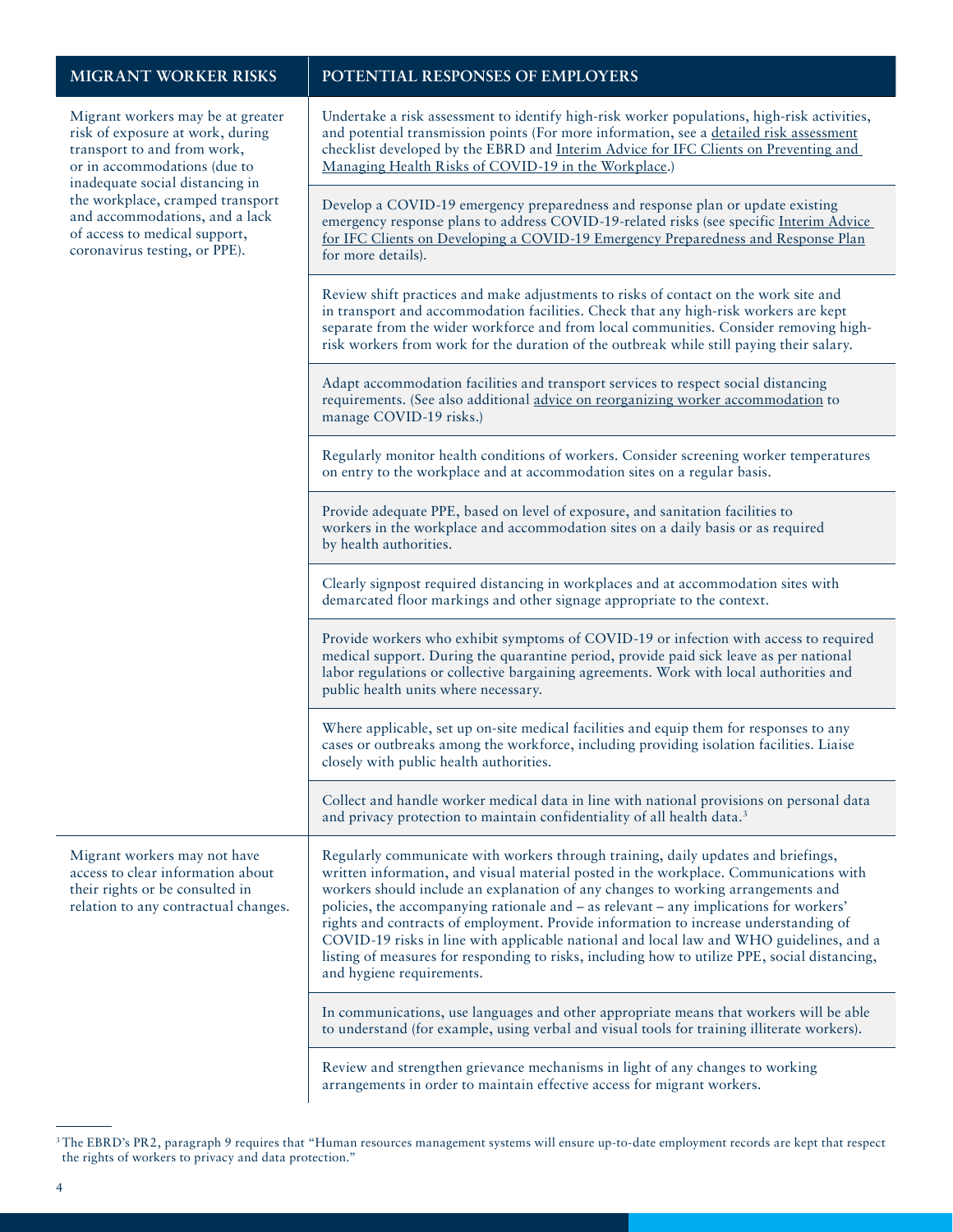|                                                                                                 | Where applicable, engage with worker representatives to develop responses that are in line<br>with workers' concerns and expectations.                                                                                                                                                                                                                                                    |
|-------------------------------------------------------------------------------------------------|-------------------------------------------------------------------------------------------------------------------------------------------------------------------------------------------------------------------------------------------------------------------------------------------------------------------------------------------------------------------------------------------|
| Migrant workers are employed<br>through third parties.                                          | Clearly communicate and enforce requirements related to COVID-19 to contractors,<br>subcontractors, and other third parties on site, monitor their adherence to these<br>requirements, and require these parties to report on how they are implementing<br>the requirements.                                                                                                              |
| Greater risks of COVID-19<br>transmission between local<br>communities and migrant workers.     | Consider allowing migrant workers to access local facilities at defined times and in small<br>groups, with guidelines these workers should follow to limit risks of transmission between<br>migrant workers and local communities. Where applicable and possible, work with local<br>authorities to understand how migrant workers can safely access community amenities<br>and services. |
|                                                                                                 | Where possible, consult with migrants on the restrictions on free movement as a result of<br>the outbreak. Clearly explain to all migrant workers why the restrictions are in place, and<br>exactly what constitutes fair versus unfair restrictions on their movement.                                                                                                                   |
|                                                                                                 | Raise awareness among migrant workers of, and provide access to, grievance<br>mechanisms through which they can raise complaints if they feel their movement<br>is being unduly restricted.                                                                                                                                                                                               |
| Migrant workers may not be<br>included in national social<br>insurance schemes.                 | Consider how to extend sick leave entitlements to all workers to discourage workers who<br>are potentially infectious or are in self-isolation from continuing to work.                                                                                                                                                                                                                   |
|                                                                                                 | Review government social security measures and consider how benefits afforded to citizen<br>workers can also be extended by the employer to migrant workers.                                                                                                                                                                                                                              |
| Migrant workers may have to work<br>additional hours to make up for<br>fewer available workers. | Comply with applicable national and local law on overtime limits. Excessive working<br>hours can cause sleep disturbance and fatigue, cardiovascular, gastro-intestinal, and<br>mental health disorders. Fatigue can contribute to a higher incidence of accidents and<br>injuries, can weaken the immune system, and can result in decreased productivity and<br>poorer quality output.  |
|                                                                                                 | Prohibit mandatory excessive overtime across the worksite and among contractors<br>and subcontractors and ensure that all overtime work is within legal limits<br>and is voluntary.                                                                                                                                                                                                       |
|                                                                                                 | Regularly monitor working hours. Monitoring should be proportionate to the risk, and<br>information gathered should be confidential and used in an appropriate fashion.                                                                                                                                                                                                                   |
| Migrant workers may not be able<br>to communicate with or send<br>money home.                   | Provide migrant workers with access to financial service facilities so they can continue to<br>remit earnings to family members.                                                                                                                                                                                                                                                          |
|                                                                                                 | Provide free access to internet or other communication facilities to all migrant workers so<br>they can maintain contact with their families.                                                                                                                                                                                                                                             |

### Scenario 2: Migrant Workers in Sectors Vulnerable to Economic Downturn

Scenario: Many migrant workers are concentrated in low-skilled, low-wage jobs in sectors at risk of sharp economic downturn as a result of widespread lockdowns during the COVID-19 outbreak. These workers are at risk of not having their contracts renewed or of being retrenched, but may not have the financial or practical means of returning home or supporting themselves if they remain on site or in the vicinity of their work.

Before proceeding to any definitive course of action relating to retrenchment or collective dismissal of directly-employed workers, clients should notify the lender.<sup>4</sup> It is a requirement of EBRD PR2 and IFC PS2 that clients first identify all alternative options to avoid retrenchment. As noted above, clients are also required to take a broader view of social

<sup>4</sup> The EBRD's PR2, paragraph 20 requires that "The client will provide advance notification to the EBRD of the planned workforce reduction and, where requested by the EBRD, a copy of the proposed plan for collective dismissals."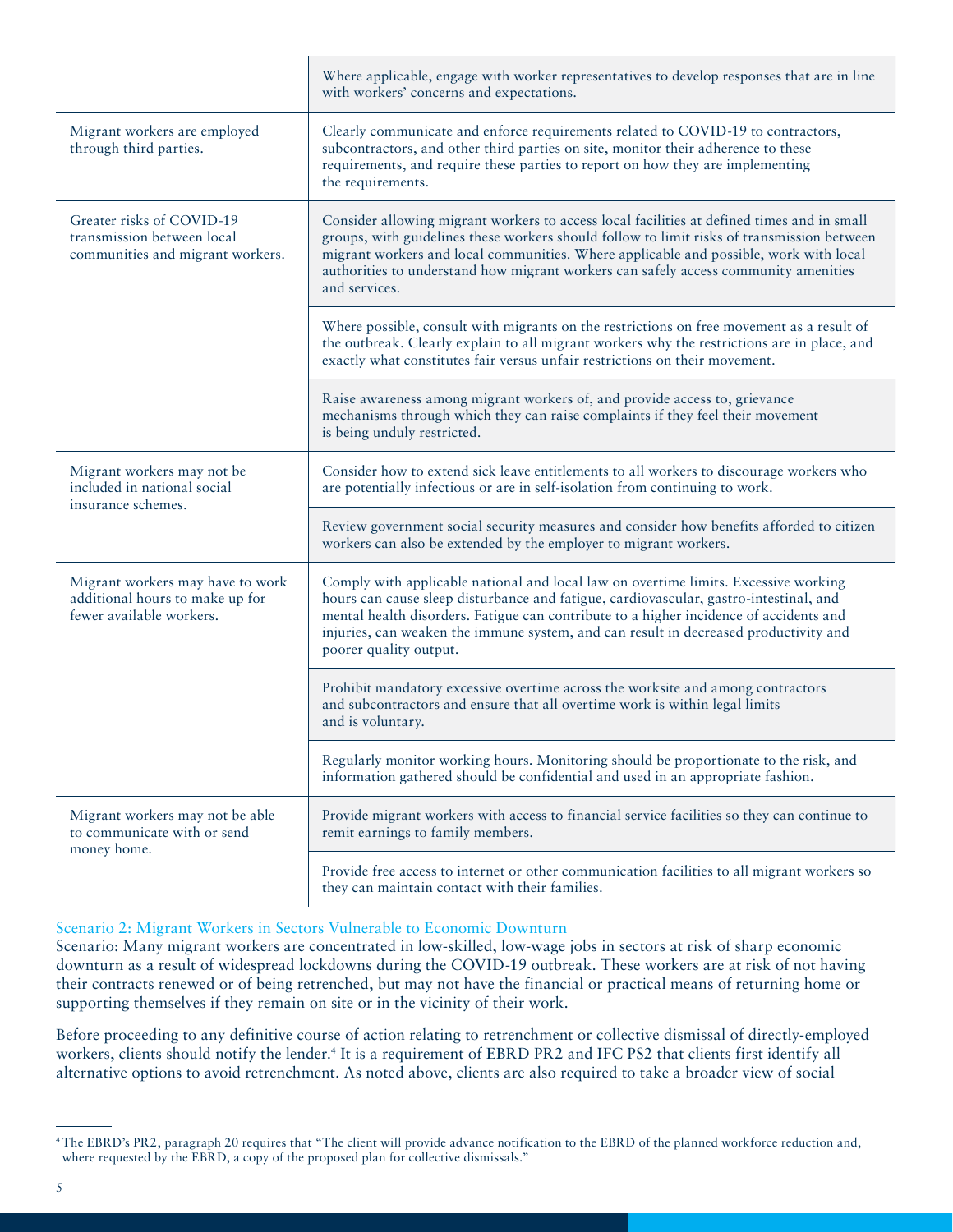risks and impacts under PR1/PS1 and should give full consideration to risks to migrant workers arising from significant potential job losses. For further information, see [Interim Advice for IFC Clients on Supporting Workers in the Context of](https://www.ifc.org/wps/wcm/connect/topics_ext_content/ifc_external_corporate_site/sustainability-at-ifc/publications/publications_tipsheet_covid-19_supportingworkers)  [COVID-19](https://www.ifc.org/wps/wcm/connect/topics_ext_content/ifc_external_corporate_site/sustainability-at-ifc/publications/publications_tipsheet_covid-19_supportingworkers).

While contractors and subcontractors are not bound by PR2/PS2 requirements on retrenchment, clients are strongly encouraged to notify lenders where this does take place. Third parties are also strongly encouraged to follow the advice provided in the table below. Third parties, such as contractors and subcontractors, remain bound by applicable national and local law – and by the provisions of any applicable collective agreement – on collective dismissals.

| <b>MIGRANT WORKER RISKS</b>                                                                                                                                                                                                              | POTENTIAL RESPONSES OF EMPLOYERS                                                                                                                                                                                                                                                                                                                                                                                                                                                                                                                         |
|------------------------------------------------------------------------------------------------------------------------------------------------------------------------------------------------------------------------------------------|----------------------------------------------------------------------------------------------------------------------------------------------------------------------------------------------------------------------------------------------------------------------------------------------------------------------------------------------------------------------------------------------------------------------------------------------------------------------------------------------------------------------------------------------------------|
| Migrant workers at risk of<br>retrenchment or nonrenewal<br>of contracts.                                                                                                                                                                | Prioritize job protection and seek to identify alternatives to retrenchment or nonrenewal of<br>migrant worker contracts by considering how work can be reorganized or reoriented in a<br>way that allows for continued employment.                                                                                                                                                                                                                                                                                                                      |
|                                                                                                                                                                                                                                          | Consult with migrant workers and their representatives to develop and mutually<br>agree on alternatives to retrenchment or nonrenewal of contracts, such as temporary<br>wage reductions or changes to work schedules. This should be in line with applicable<br>legal requirements.                                                                                                                                                                                                                                                                     |
|                                                                                                                                                                                                                                          | Where alternatives cannot be identified, develop and implement retrenchment plans<br>(or plans for how to renew migrant contracts) that address risks of discrimination<br>against migrant workers during the process. This should include clearly defined skills,<br>qualifications, and performance-based requirements for selection. Retrenchment plans<br>should also factor in the cost and feasibility for migrant workers to return to their<br>home countries or regions, and support for immediate impacts on accommodation<br>and basic needs. |
|                                                                                                                                                                                                                                          | Pay and compensate migrant workers in full prior to retrenchment and seek their safe<br>transportation back to their homes.                                                                                                                                                                                                                                                                                                                                                                                                                              |
|                                                                                                                                                                                                                                          | Engage with contractors and subcontractors to identify measures they are taking to<br>protect migrant workers' health and safety and to mitigate negative impacts of potential<br>retrenchment, including immediate impacts on accommodation and basic needs. Highlight<br>the importance of providing ongoing support to stranded migrants who are not currently<br>able to work.                                                                                                                                                                       |
|                                                                                                                                                                                                                                          | Maintain regular contact with migrant workers and provide them with updates on<br>new and existing health and protection measures and anticipated changes in their<br>employment status.                                                                                                                                                                                                                                                                                                                                                                 |
|                                                                                                                                                                                                                                          | Actively identify and address false rumors and disinformation being spread<br>among workers.                                                                                                                                                                                                                                                                                                                                                                                                                                                             |
|                                                                                                                                                                                                                                          | Maintain and promote use of the company's grievance mechanisms to identify and help<br>resolve new and emerging challenges experienced by migrant workers.                                                                                                                                                                                                                                                                                                                                                                                               |
| Where migrant workers'<br>employment has been furloughed<br>or temporarily suspended, they<br>may be prevented from using local<br>amenities, be prevented from<br>leaving their accommodation site,<br>or be the subject of tensions in | Maintain and encourage the use of external grievance mechanisms to understand<br>concerns from local community members regarding migrant workers, and respond<br>to these concerns swiftly.                                                                                                                                                                                                                                                                                                                                                              |
|                                                                                                                                                                                                                                          | Communicate with community leaders and groups to explain the situation of migrant<br>workers, to highlight efforts being taken to manage health and transmission risks among<br>migrant workare, and to avoid the enroad of miginformation                                                                                                                                                                                                                                                                                                               |

migrant workers, and to avoid the spread of misinformation.

local communities.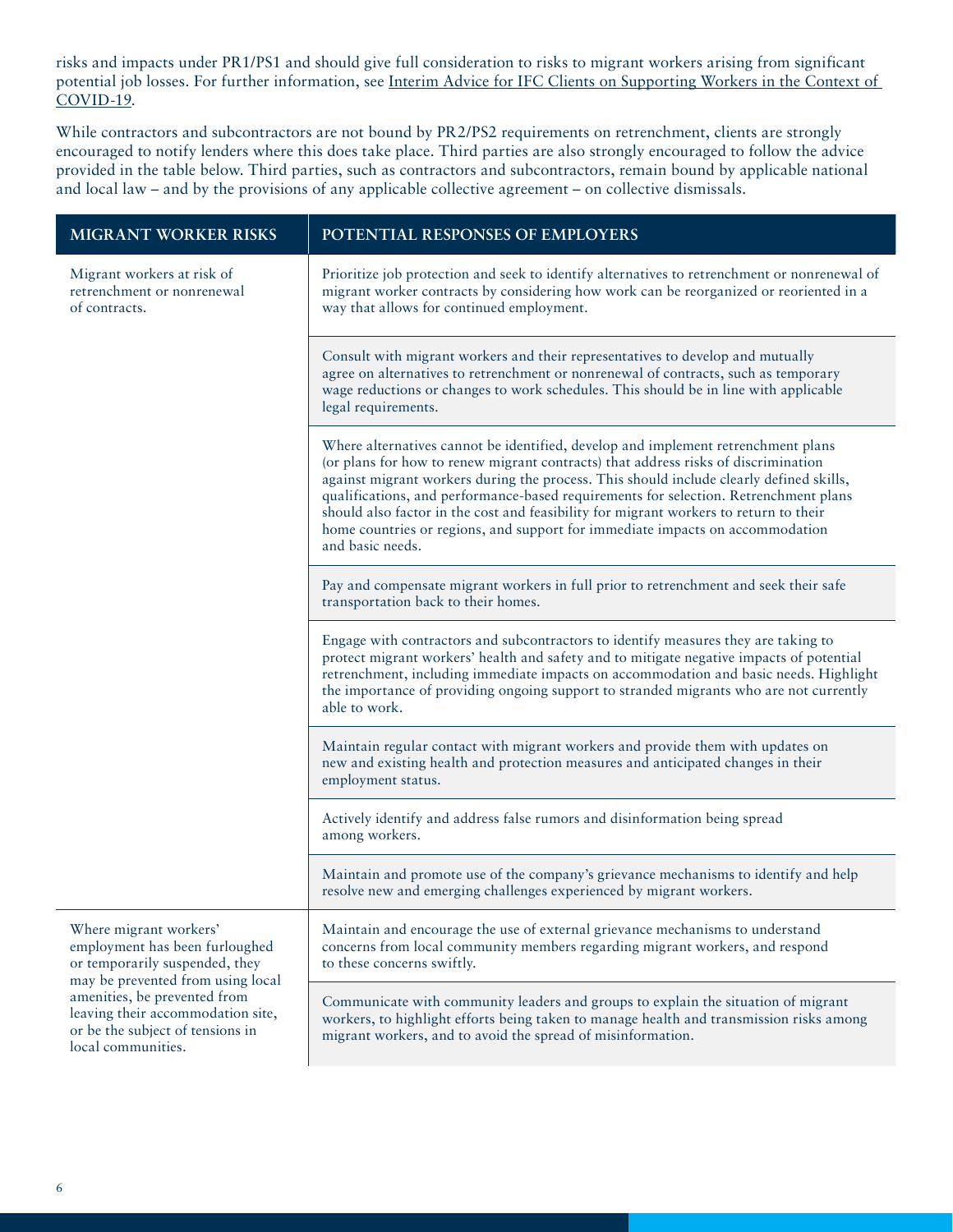|                                                                                                                                                                                                                                | Put in place measures that keep migrant worker accommodation sites safe and secure<br>throughout the COVID-19 pandemic and provide easy access to the grievance mechanism.                                                                                                                                                                                                                           |
|--------------------------------------------------------------------------------------------------------------------------------------------------------------------------------------------------------------------------------|------------------------------------------------------------------------------------------------------------------------------------------------------------------------------------------------------------------------------------------------------------------------------------------------------------------------------------------------------------------------------------------------------|
|                                                                                                                                                                                                                                | Continue to provide migrant workers with accommodation, food, water, good hygiene,<br>and medical support where their employment has been temporarily suspended or where<br>they are waiting to return to their home country or region.                                                                                                                                                              |
| Temporary suspension of<br>employment or changes to working<br>hours and reduction of income<br>may affect workers' ability to send<br>remittances home. It may also lead<br>to negative impacts on workers'<br>mental health. | Maintain migrant workers' access to Internet and communication facilities so they can<br>keep in touch with their families.                                                                                                                                                                                                                                                                          |
|                                                                                                                                                                                                                                | Provide migrant workers with access to financial service facilities so they can continue to<br>remit earnings to family members where needed.                                                                                                                                                                                                                                                        |
|                                                                                                                                                                                                                                | Take steps to help migrant workers avoid stress and maintain their wellbeing. If not<br>managed properly, the resulting negative impacts may include conflict within camps,<br>problems with local communities, or other negative implications for the project.                                                                                                                                      |
|                                                                                                                                                                                                                                | Engage with businesses in other sectors to identify potential work opportunities<br>where additional labor may be in high demand and consider offering migrant workers<br>the opportunity to take on new positions in those businesses where possible. It is<br>important to check that any transfer of workers is permitted under applicable law<br>and workers' contracts.                         |
|                                                                                                                                                                                                                                | Liaise closely with local and national governments (and embassies where relevant) to<br>facilitate workers' safe transport and return to their homes.                                                                                                                                                                                                                                                |
|                                                                                                                                                                                                                                | Where migrant workers express a desire to return home, and transport options are<br>available, take steps to provide transport that is safe and provide workers with adequate<br>protective equipment. Where not already required by local or national governments,<br>encourage returning migrants to quarantine for 14 days on arrival home.                                                       |
|                                                                                                                                                                                                                                | Raise awareness of the company grievance mechanisms among migrant workers and<br>maintain access for migrant workers after their departure to raise issues relating to their<br>employment, including unpaid wages. If not already the case, consider requiring that<br>these procedures can be accessed online or remotely to help deal with complaints made by<br>workers that have returned home. |

#### Scenario 3: Recruitment of Migrant Workers

Scenario: Restrictions imposed on a worksite have relaxed or there is increased demand from customers and hence a need to employ migrant workers.

| <b>MIGRANT WORKER RISKS</b>                                                                                                                                                                                               | POTENTIAL RESPONSES OF EMPLOYERS                                                                                                                                                                                                                                   |
|---------------------------------------------------------------------------------------------------------------------------------------------------------------------------------------------------------------------------|--------------------------------------------------------------------------------------------------------------------------------------------------------------------------------------------------------------------------------------------------------------------|
| Physical distancing at work may<br>be hard to achieve, there may be<br>limited space in accommodations,<br>and new arrivals increase the risk of<br>transmission during their journey<br>and on arrival at the work site. | Prior to recruiting workers, put in place measures so that the workplace is able to safely<br>take on an increased number of workers. Take steps to make necessary changes. (See<br>WHO, EBRD and IFC advice on assessing workplace health risks.)                 |
|                                                                                                                                                                                                                           | Increase the number of worker accommodation facilities to reduce risks of overcrowding<br>and to meet physical distancing requirements. (See also additional advice on reorganizing<br>worker accommodation to manage COVID-19 risks.)                             |
|                                                                                                                                                                                                                           | During recruitment, where possible, reduce the need to travel and make use of online or<br>video technology to interview and contact migrant workers.                                                                                                              |
|                                                                                                                                                                                                                           | Prior to departure, consider testing all migrant workers for COVID-19 through reputable<br>health service providers. Employers should consider covering the costs of testing if not<br>covered by social insurance, and these tests should be repeated on arrival. |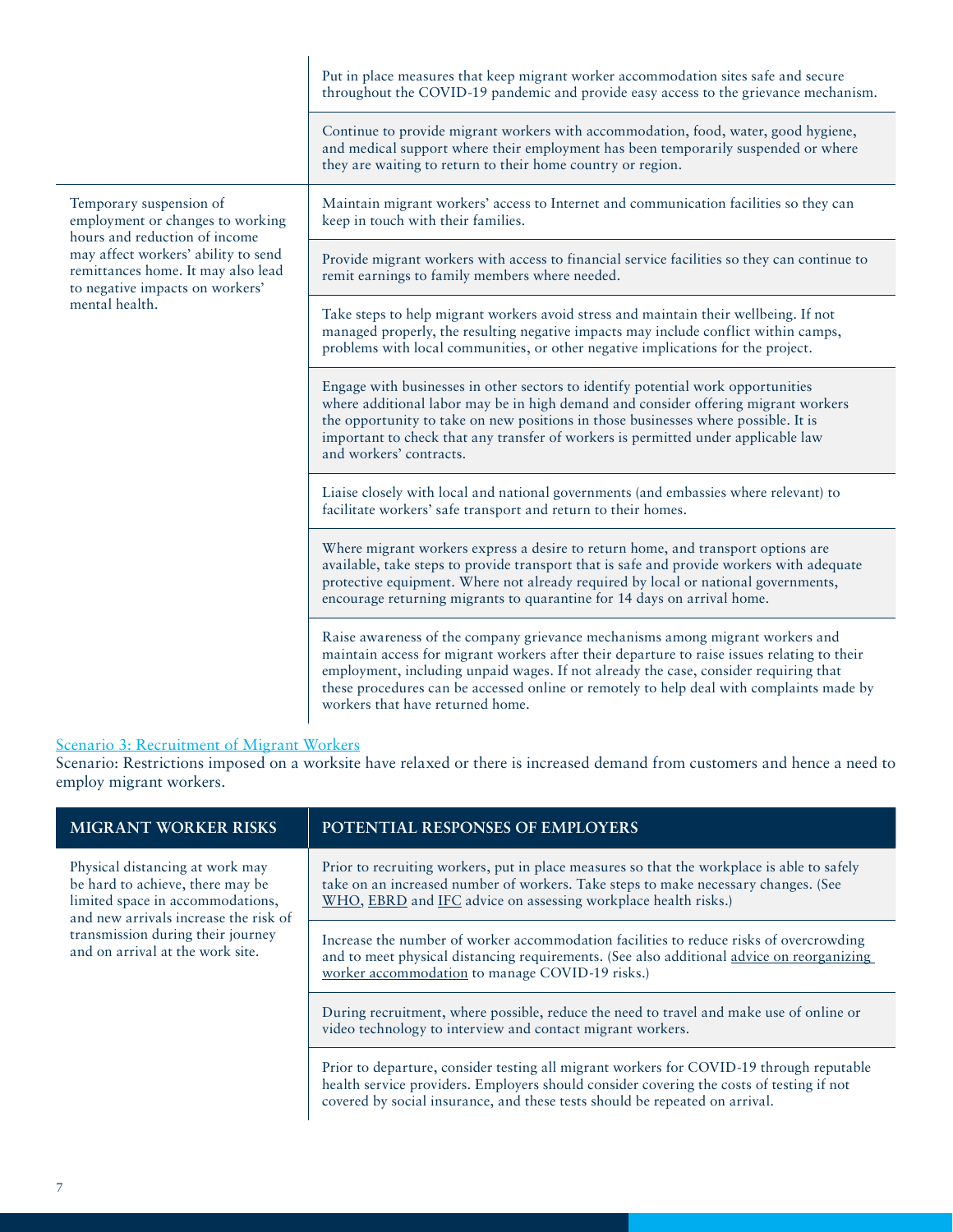|                                                                                                                                    | Provide clear information to migrant workers regarding the process for COVID-19 testing,<br>measures for protecting the confidentiality of health data, the implications of positive tests<br>before and after departure, and the procedure for quarantine on arrival.                                                                                                                                                                                                                                                                                           |
|------------------------------------------------------------------------------------------------------------------------------------|------------------------------------------------------------------------------------------------------------------------------------------------------------------------------------------------------------------------------------------------------------------------------------------------------------------------------------------------------------------------------------------------------------------------------------------------------------------------------------------------------------------------------------------------------------------|
| Newly arrived migrant workers,<br>existing workers, and local<br>communities may be anxious about<br>increased transmission risks. | Provide safe transport service for migrant workers to use from their point of departure<br>to the workplace or accommodation site in order to mitigate the risks of exposure to<br>COVID-19.                                                                                                                                                                                                                                                                                                                                                                     |
|                                                                                                                                    | Examine how newly-arrived workers can be quarantined in their accommodations and<br>be kept separate in the workplace from the existing workforce for a period of at least<br>14 days. When the workers arrive, consider paying them in full for the time they will be<br>in quarantine, even if they are not working during this period. Assess available medical<br>facilities on site or locally, and upgrade or provide support for upgrading.                                                                                                               |
|                                                                                                                                    | Where applicable, communicate with existing workers, local communities, and their<br>representatives on how they can best accommodate new migrant workers while using<br>best efforts to protect health and safety and maintain business continuity. (For further<br>guidance, refer to Interim Advice for IFC Clients on Safe Stakeholder Engagement in the<br>Context of COVID-19.)                                                                                                                                                                            |
|                                                                                                                                    | During recruitment, provide workers with clear information about the additional<br>protective measures that have been put in place to prevent and mitigate COVID-19 risks at<br>work and accommodation sites. This should be presented in their native language.                                                                                                                                                                                                                                                                                                 |
|                                                                                                                                    | Develop clear information on how to identify symptoms, procedures to respond to<br>symptoms, and steps to prevent transmission, such as hygiene practices and how<br>to use PPE.                                                                                                                                                                                                                                                                                                                                                                                 |
|                                                                                                                                    | Provide training to all staff and workers (new and existing) on new policies and<br>procedures. Training should be conducted in the native languages of all migrants on site.                                                                                                                                                                                                                                                                                                                                                                                    |
|                                                                                                                                    | Add supplementary provisions in worker contracts setting out employer obligations to<br>provide PPE, and COVID-19-related paid sick leave provisions where not already included.                                                                                                                                                                                                                                                                                                                                                                                 |
|                                                                                                                                    | Clearly communicate new restrictions that will be in place as a result of COVID-19 control<br>measures, taking into account national laws and directives and company procedures. This<br>should be done during recruitment and throughout employment.                                                                                                                                                                                                                                                                                                            |
|                                                                                                                                    | Disseminate new policies and procedures to all contractors and subcontractors so they can<br>also follow new requirements.                                                                                                                                                                                                                                                                                                                                                                                                                                       |
| Migrant workers may be<br>discriminated against<br>during recruitment.                                                             | When worksite restrictions are relaxed, prioritize for reemployment workers who were<br>previously employed, pursuant to applicable national and local laws and the provisions<br>of any binding collective agreements. Where there are fewer employment opportunities<br>than there were before the site was closed, select candidates based on previous<br>performance and ability.                                                                                                                                                                            |
|                                                                                                                                    | Provide returning migrant workers with the same level of health and employment<br>protection at work as other locally based workers.                                                                                                                                                                                                                                                                                                                                                                                                                             |
| Newly arrived migrant workers may<br>be allocated to more hazardous,<br>dangerous, or less favorable jobs                          | Carry out any changes to workplace practices in a manner that does not create<br>disproportionate negative impacts for migrant workers (for example, shorter breaks or<br>longer working hours). Allocate work solely on the basis of ability to perform tasks and<br>ensure equivalent terms and conditions between migrant and non-migrant workers.<br>In some instances, it may be possible to introduce job rotation to ensure a fairer<br>allocation of tasks, subject to skills requirements and OHS measures to protect against<br>COVID-19 transmission. |
|                                                                                                                                    | Establish or reinforce grievance mechanisms which migrant workers can use to report<br>incidents of unequal treatment, discrimination, or harassment.                                                                                                                                                                                                                                                                                                                                                                                                            |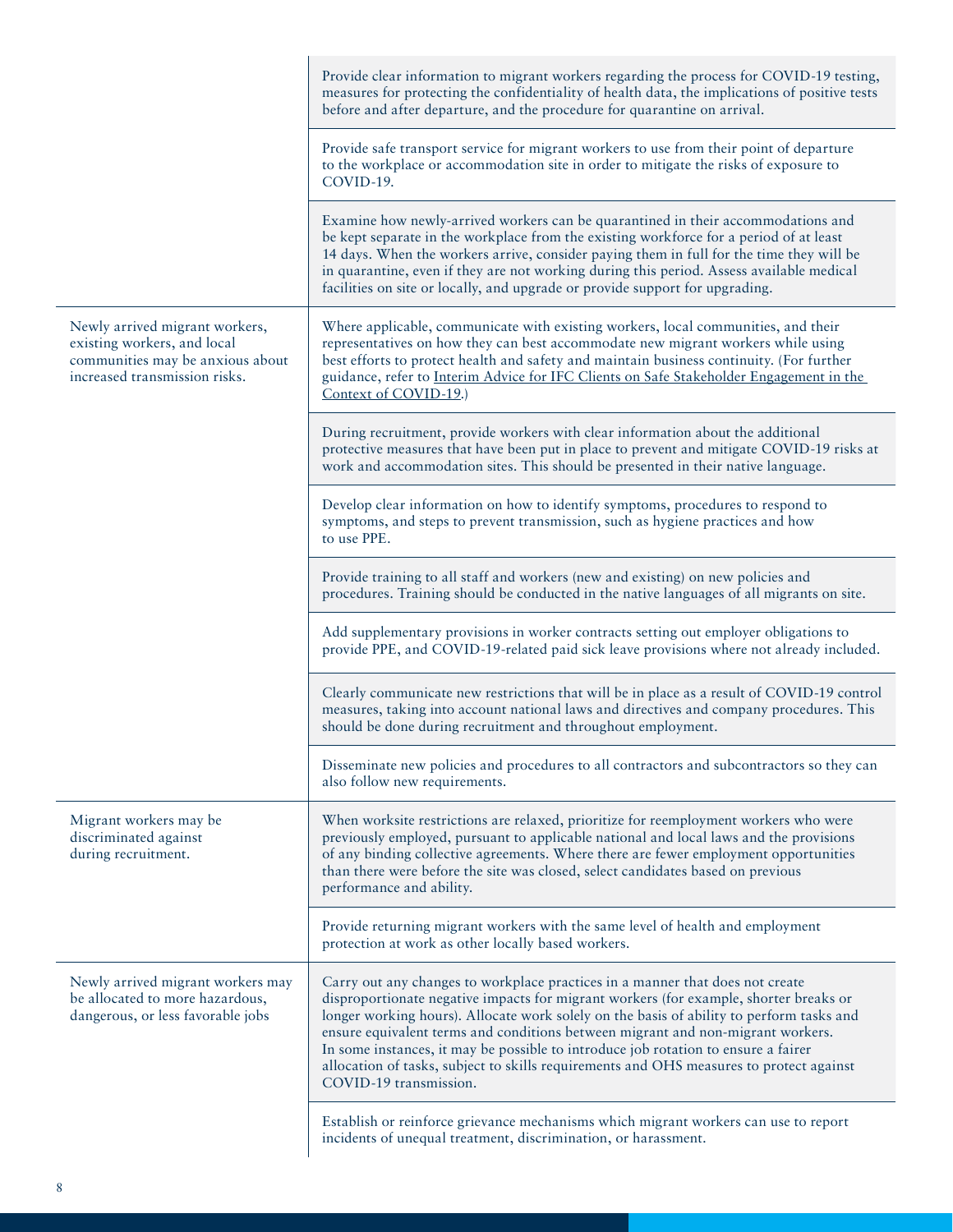Migrant workers are vulnerable to exploitation in the recruitment process, being potentially misled, or charged fees by recruiters.

Plan early for the return to work. Where possible, reach out to migrant workers who were previously employed, and identify how they can be transported to the site without the need for intermediaries.

Where recruitment intermediaries are needed, conduct background checks to confirm they are fully licensed and have processes in place to mitigate risks of forced labor.

Put in place measures to prevent migrant workers from paying for the costs of returning to work (for example, medical checks, visas, or transport).

#### **MIGRANT WORKERS AND GENDER**

Female migrant workers are particularly vulnerable as a result of the COVID-19 outbreak, facing a higher risk of losing their jobs, contracting coronavirus, and having their rights violated.

Female migrant workers are more likely to work in the informal economy where economic repercussions of the outbreak are the greatest, and with insecure contracts and no paid leave or ability to work from home. They are also more likely to be engaged in short-term, part-time work. Their jobs are often excluded from contributory social insurance schemes, which means they have only limited or no social safety nets to compensate for lost income and have only limited or no access to health care and maternity protection. Under lockdown or quarantine conditions, female migrant workers are at greater risk of GBVH and may have limited access to police or other support services when experiencing abuse.

It is important for companies to take into account the particular challenges female migrant workers may experience, and to consider taking the following actions:

- Providing special leave dispensation or flexible working arrangements to female (or male) migrants with childcare responsibilities if schools and nurseries have been closed or where family members are ill.
- Establishing a specific female point of contact within the human resources department to support female migrants that may be experiencing GBVH in the workplace.
- Carrying out assessment of the safety and security of workplace accommodation, particularly where employment has been temporarily suspended and there are changes in workers' movements in and around worker accommodation. New personal safety concerns may also emerge where there are changes to working hours, and staggered shifts mean that workers are arriving or leaving in the dark.
- Widely promoting awareness of the company grievance mechanism among female workers. Any mechanism should be based on a survivor-centered approach,<sup>5</sup> and company-designated contacts should be trained to handle GBVH complaints in a sensitive, safe, and confidential manner. The safety of those raising complaints should be paramount, along with protecting them from retaliation. Complainants should be able to lodge grievances anonymously.
- Engaging with local women's groups or nongovernmental organizations (NGOs) to understand what support these outside groups can provide to the female migrant workforce either in the migrant's home, or other locations as necessary, in particular if there have been incidences of GBVH in the workplace or home.
- Maintaining access to health services, particularly sexual and reproductive health, for female migrant workers, particularly where local clinics may be stretched thin by COVID-19.

 $5$ The rights of GBVH survivors need to be consistently prioritized and used as the starting point for all decisions on efforts to assess, prevent, monitor, and respond to GBVH. Maintaining confidentiality and checking who survivors want information to be shared with are important aspects of a survivor-centered approach. The importance of treating survivors with dignity and respect needs to be reinforced during the course of assessment and prevention efforts, including training and awareness-raising activities. When responding to reports of GBVH, it is important to listen to and respect survivors' wishes and decisions in order to help their recovery. In cases where the survivor is under the age of 18, the Convention on the Rights of the Child stipulates that "the best interests of the child" should be the primary consideration when making any decisions or providing support.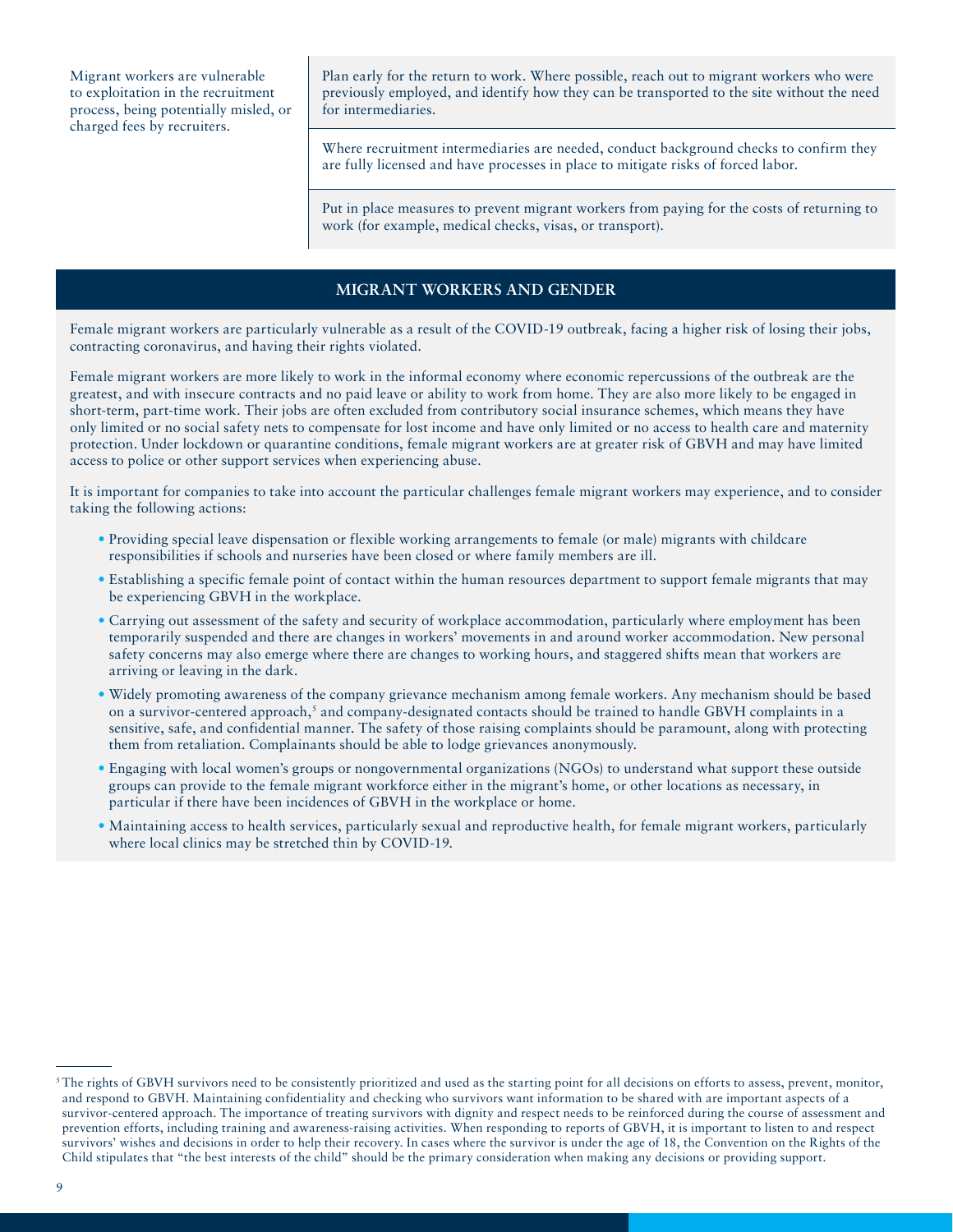### **MIGRANT WORKERS EMPLOYED IN COMPANY SUPPLY CHAINS**

Both EBRD PR2 and IFC PS2 include specific requirements related to labor in company supply chains. This includes the requirement that clients identify child labor, forced labor, and serious health and safety risks in their primary supply chains, and take steps to mitigate these risks or remedy any identified negative instances.

Given the vulnerability of migrant workers to forced labor and to dangerous working conditions, and in light of the risk that the context of COVID-19 exacerbates these vulnerabilities, companies should consider carrying out assessments to identify where migrant workers are engaged in their supply chains and to assess the risks of forced labor and dangerous working conditions faced by these workers.

Companies should focus supply chain due-diligence activities on areas where there are migrant workers in known COVID-19 hotspots. To address risks companies can consider:

- Communicating with suppliers to better understand the existing challenges they face in employing migrant workers and to reemphasize the importance of meeting obligations by adhering to labor laws and any company codes of conduct.
- Engaging with suppliers to understand their financial situation and to consider maintaining existing orders or advancing payments to facilitate their payments to their migrant workforce.
- Participating in voluntary arrangements already established by international off-takers to support vulnerable workers, including migrant workers, in the supplier workforce, for example through maintaining provision of income, access to healthcare and health information, or support for meeting basic needs.
- Undertaking supplier due diligence through the use of remote worker engagement technologies to identify and address issues through direct worker input.

# 3. CASE STUDIES

#### **CASE STUDY – AGRIBUSINESS** KEY LESSONS

#### **BACKGROUND**

A national agribusiness company in Asia that operates multiple fruit orchards across the country is heavily reliant on seasonal labor to pick fruit during harvests. Although many of the company's orchards use local labor from nearby villages, a few of their orchards are heavily reliant on thousands of migrant workers from different regions of the country. Many of these migrants are women, who travel with their families, including children, to the orchards.

#### **RECRUITING MIGRANT WORKERS**

In March 2020, anticipating the forthcoming disruptions that would be caused by outbreaks of COVID-19, the company made the decision to recruit its migrant workforce well in advance of the harvest season to ensure that they had the workforce in place in the event of national travel restrictions. For those workers that were recruited this meant gaining an additional month and a half of employment and being paid prior to the beginning of the fruit harvest.

This approach entailed quickly reaching out to licensed intermediaries to help identify and recruit workers. The company also hired a consultancy specializing in health and safety to undertake free medical checks for all workers and their family members prior to their arrival on site. In addition, despite the significant increase in internal travel costs, the company also paid for all workers to be transported directly to the site. Additional arrangements were made to ensure continuation of education for their children at nearby schools or online as required by legislation. Access to kindergarten was arranged for children below school age.

#### **ON-SITE HEALTH MEASURES**

To reduce the risks of newly arrived workers transmitting COVID-19 to existing workers, the company required that all new arrivals and their families be in quarantine for an initial 14 days. This required housing them in separate accommodations, arranging shifts so they did not work on the same sites at the same time as existing workers, and lengthening lunch hours to maximize proper distancing between workers. To help manage the large workforce and to keep the groups of workers separated, colored wristbands were given to different groups based on when they had arrived at the site. All workers were also provided with face masks, other PPE, and regular training. and the workers were given information on COVID-19, and were kept informed about any changes in government policies and requirements. At the end of the 14-day period, additional medical checks were conducted to ensure that there were no COVID-19 cases. Regular temperature screening continued throughout the working period.

- **Plan proactively**
- **Engage with legitimate, trusted third parties in the recruitment process**
- **Absorb increased costs of transport and additional employment**
- **Segregate new arrivals for the initial quarantine period**
- **Collaborate with local authorities on movement of migrant workers**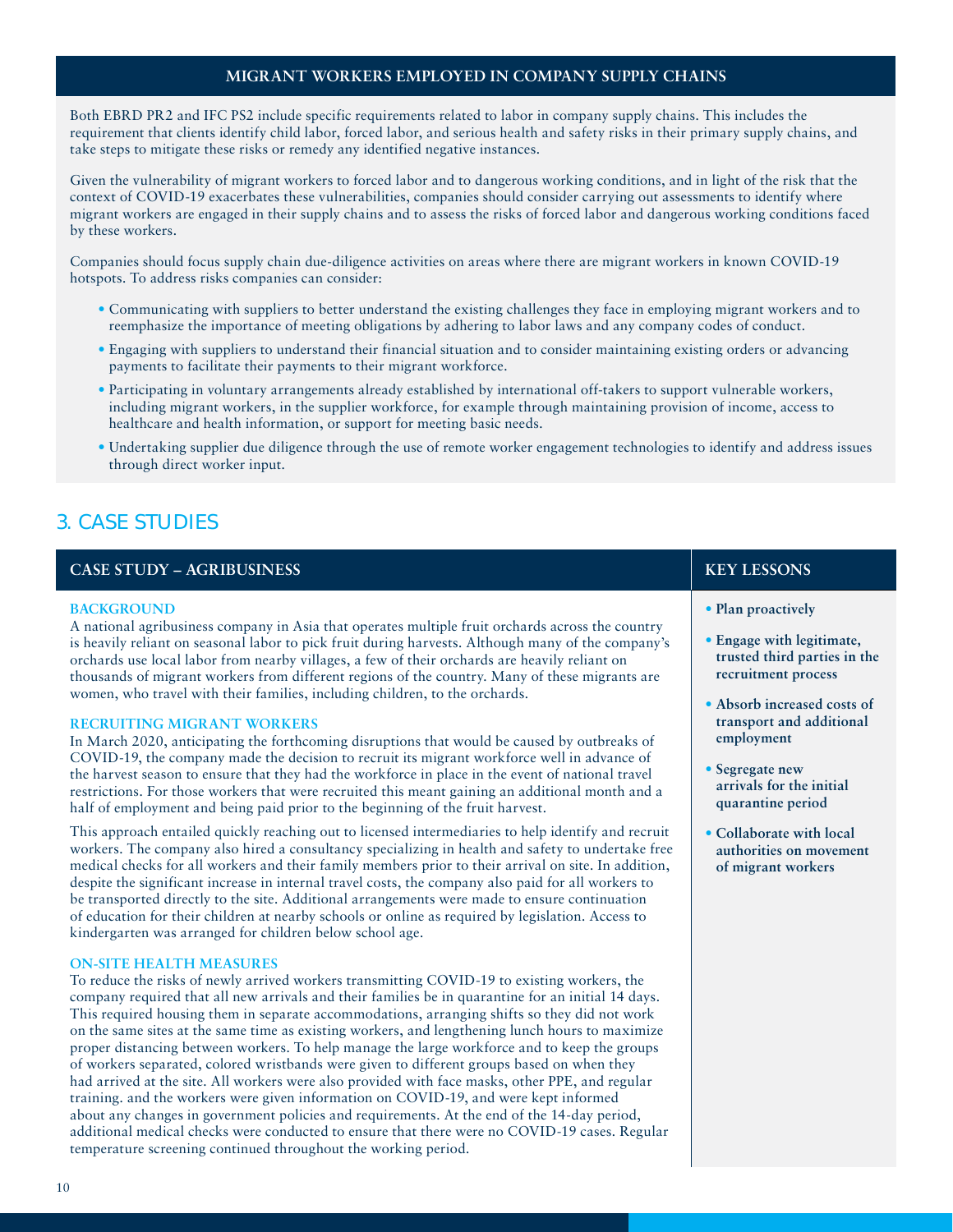#### **MOVEMENT OFF-SITE**

As part of the company efforts to promote their migrant workforce's well-being, they permitted visits to local shops (though at strictly defined times and under supervision to help manage community tensions) so the workers could send money home and buy essential goods. All workers were permitted to leave their jobs if they wished, and the company provided assistance for safe transportation for workers who wanted to leave for personal reasons.

#### **CASE STUDY – MANUFACTURING KEY LESSONS**

#### **THE CHALLENGE**

A garment manufacturer that employs over 10,000 workers across multiple factories projected a 20 percent decline in orders as a result of the COVID-19 pandemic. The factory was also required by the national government to close, and it ceased operations for two weeks, beyond which some exemptions to allow resumption of work were initially granted.

The majority of its workforce are international migrant workers, and because of the decline in orders and the forced closure, the manufacturer was concerned that it would have to make significant job cuts for both migrant and local workers alike.

#### **RESTRUCTURING PRODUCTION**

However, by the time the period of enforced closure ended, the manufacturer had successfully reoriented its production line to also be able to produce PPE, thus enabling a sizeable number of new orders.

Though the change in production did not meet the same labor demands as previously required, many international migrant workers had already planned to voluntarily leave their positions at the end of their contract. The manufacturer identified some of the potential health and economic challenges that these returning workers might experience, and then offered contract extensions until the end of the year. For those migrant workers who wanted or needed to travel home sooner, the manufacturer looked into chartering flights for them in collaboration with national authorities.

#### **ADDITIONAL HEALTH PROTECTION**

For workers remaining in employment in the company's factories, several measures were put in place to reduce risks of transmission and infection. This was done in consultation with worker representatives and included the following measures:

- All factories and accommodation sites were disinfected daily, and when a worker was found to have COVID-19, all areas that they had been in contact with were also disinfected.
- All workers were required to use hand sanitizer when entering the workplace or accommodation site. Face masks and gloves were also provided to all workers.
- Movement to and from the places of accommodation to the work site was organized in a way that promoted social distancing by allowing workers from different accommodation rooms to go to work in intervals. Markers were also placed on the floor across the factory to reinforce social distancing.
- Awareness-raising campaigns and leaflets in workers' local languages were distributed to raise awareness of risks and behavior related to COVID-19. This included hourly announcements in the languages spoken by migrant workers to reinforce good hygienic practices.
- Internet access was also provided so that migrant workers could maintain contact with their family members and could keep up to date on news.
- Workers were encouraged to exercise their right to paid sick leave if they were feeling unwell and to notify management in such cases.

- **Reorient production to meet new demand and preserve migrant jobs**
- **Engage with migrant worker representatives to develop COVID-19 control measures in workplace and accommodation**
- **Regularly communicate with migrant workers in their own languages**
- **Offer contract extensions to migrants whose contracts are about to end**
- **Collaborate with national authorities on repatriation of migrants**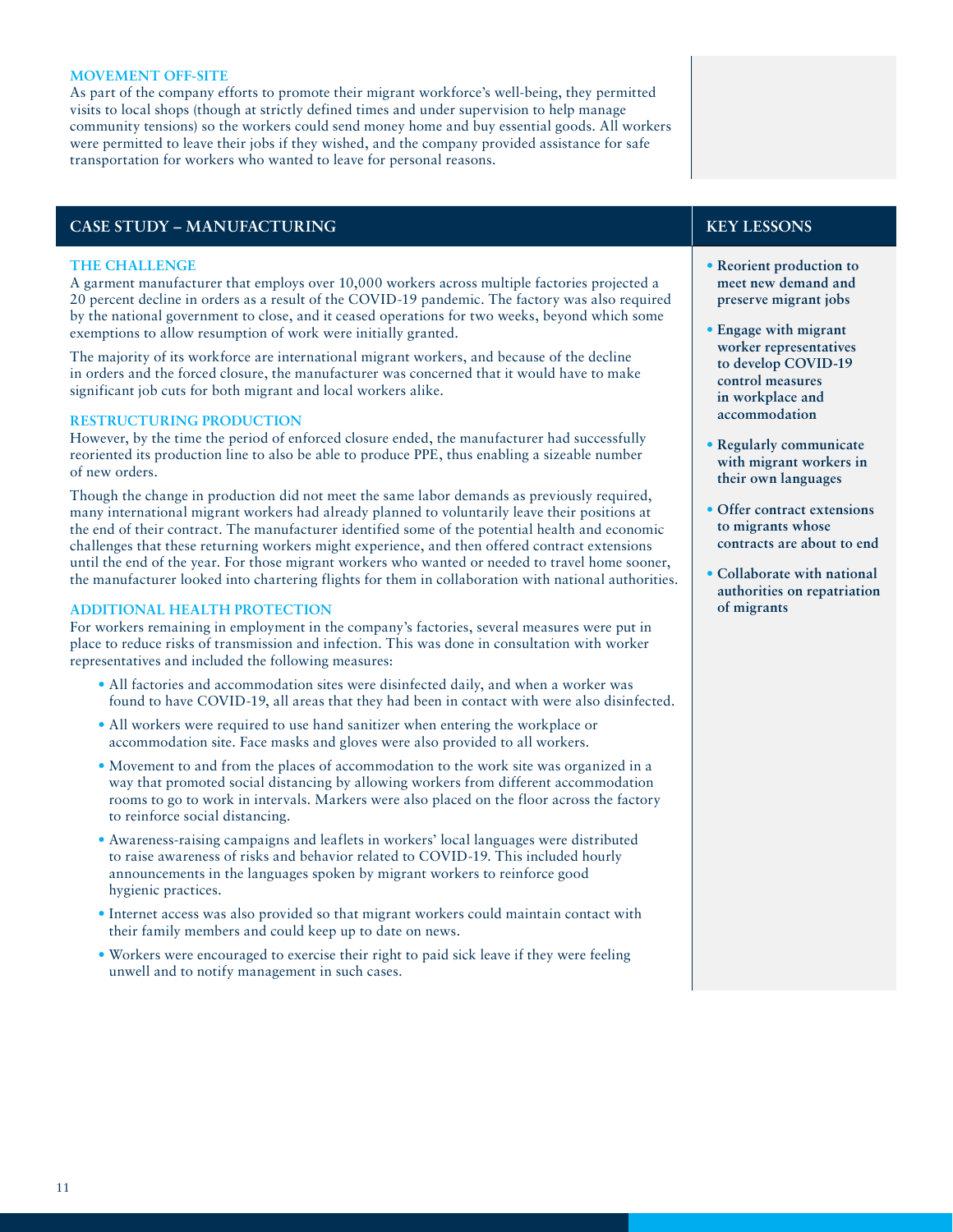# **CASE STUDY – CONSTRUCTION EXAMPLE 2008**

#### **THE CHALLENGE**

A large construction project in Asia was severely impacted by the COVID-19 outbreak and resulting lockdown measures imposed by local and national governments. A key issue arising as a result of the outbreak included how to respond to the challenges faced by the thousands of internal and foreign migrant workers on the site.

Prior to the lockdown, the workforce on the site consisted of roughly 5,000 internal migrants and workers from the local area in lower-skilled positions, along with an additional 1,000 foreign nationals in supervisory and management positions. The majority of the workforce were employed by four subcontractors.

#### **COVID-19 RESPONSE PLANNING**

Anticipating the potential risks of COVID-19 spreading to and from the site prior to nationwide lockdowns, both the client and its Engineering, Procurement, and Construction (EPC) contractor developed COVID-19 response plans and operational procedures to mitigate transmission risks to, from, and within the site. The EPC contractor's plan applied to all subcontractors. Some of the measures included mandatory quarantine of new international arrivals at a separate off-site location for two weeks and restricted movement off the site and within local communities. On site, training, toolbox talks, and information campaigns were used to promote good hygienic practices and social distancing measures among the workforce.

Once lockdown measures were introduced, some parts of the site were ordered to suspend work immediately, resulting in a temporary loss of work for roughly 1,000 locally-based workers employed by the subcontractors, but also several hundred foreign nationals.

#### **JOB PROTECTION MEASURES**

At this point, the EPC contractor worked with the subcontractors to offer all national workers the opportunity to go home if they wished (with an offer to return once the lockdown measures had ended), or alternatively to stay working on those parts of the site that remained operational. All workers that left were promised a food allowance that would be provided when they returned to work.

Many of the workers who chose to leave were from the local area while those from further away usually decided to stay, because there was a lack of public transport in place to help them get home. All foreign nationals were also unable to leave due to the suspension of international travel from the country.

#### **WORKER REMITTANCES**

"Force majeure" was not called on the remaining sites, and workers could remain actively working on those sites. A key issue that arose for the remaining national workers was their inability to send home earnings to family members, which they usually did through local transfer points in neighboring communities. This issue was brought to the EPC contractor's attention as part of regular meetings with worker representatives on the site and the contractor, subcontractors, and the client then looked into measures to support workers in remitting their earnings.

- **• Anticipate COVID-19 transmission risks at an early stage**
- **• Provide internal migrant workers with job guarantees after suspension of work**
- **• Reimburse food allowance to all returning workers after lockdown**
- **• Engage with worker council to put in place facilities allowing workers to remit earnings**

# 4. RESOURCES

- EBRD 2019 Performance Requirements: [https://www.ebrd.com/news/publications/policies/environmental-and-social](https://www.ebrd.com/news/publications/policies/environmental-and-social-policy-esp.html)[policy-esp.html](https://www.ebrd.com/news/publications/policies/environmental-and-social-policy-esp.html)
- EBRD, Sustainability and Coronavirus:<https://www.ebrd.com/sustainability-covid.html>
- IFC Performance Standards: [https://www.ifc.org/wps/wcm/connect/Topics\\_Ext\\_Content/IFC\\_External\\_Corporate\\_Site/](https://www.ifc.org/wps/wcm/connect/Topics_Ext_Content/IFC_External_Corporate_Site/Sustainability-At-IFC/Policies-Standards/Performance-Standards) [Sustainability-At-IFC/Policies-Standards/Performance-Standards](https://www.ifc.org/wps/wcm/connect/Topics_Ext_Content/IFC_External_Corporate_Site/Sustainability-At-IFC/Policies-Standards/Performance-Standards)
- IFC 2020, Interim Advice for IFC Clients on Supporting Workers in the Context of COVID-19: [https://www.ifc.org/wps/](https://www.ifc.org/wps/wcm/connect/topics_ext_content/ifc_external_corporate_site/sustainability-at-ifc/publications/publications_tipsheet_COVID-19_supportingworkers) wcm/connect/topics\_ext\_content/ifc\_external\_corporate\_site/sustainability-at-ifc/publications/publications\_tipsheet [COVID-19\\_supportingworkers](https://www.ifc.org/wps/wcm/connect/topics_ext_content/ifc_external_corporate_site/sustainability-at-ifc/publications/publications_tipsheet_COVID-19_supportingworkers)